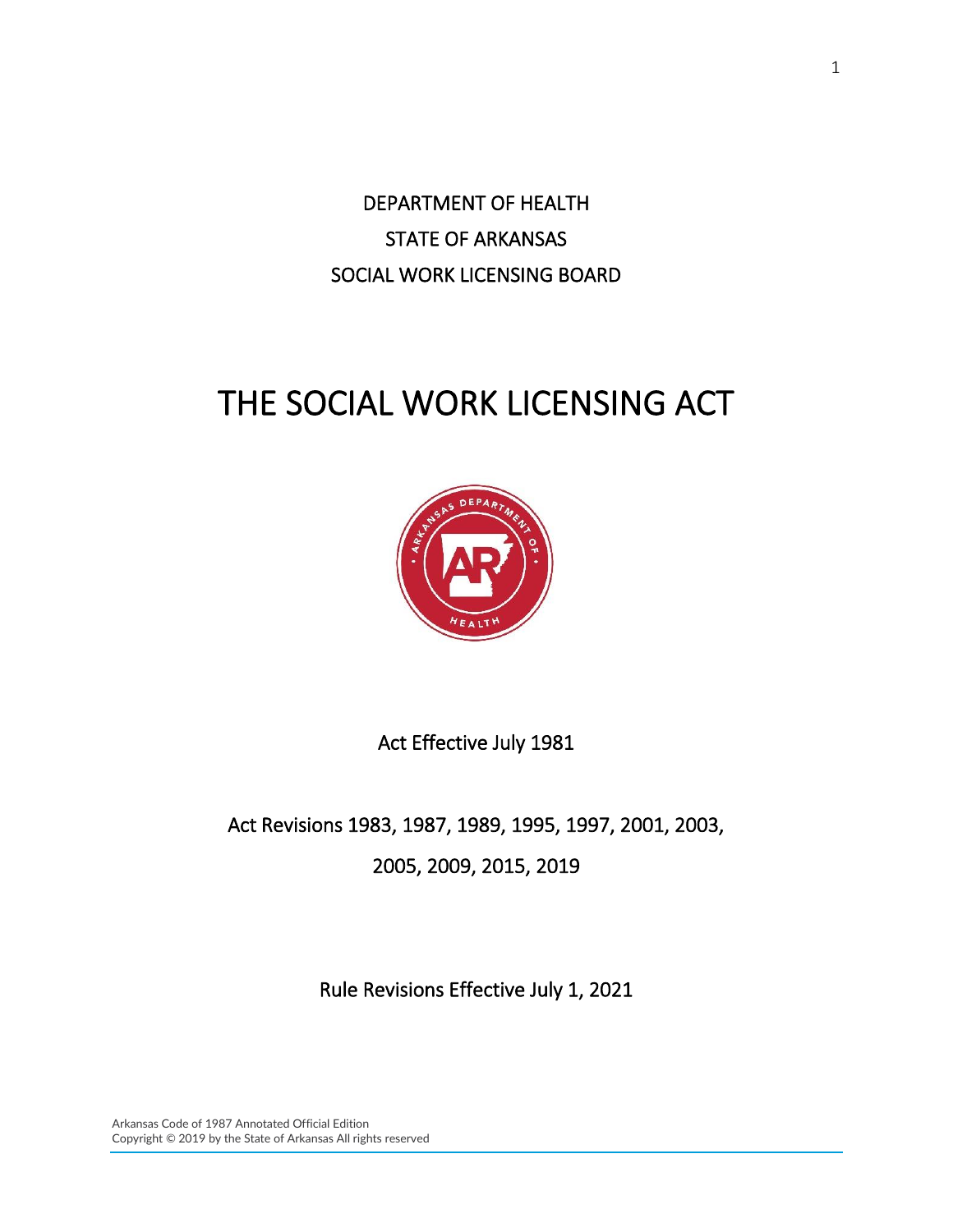Arkansas Code Annotated (A.C.A.) Title 17, Subtitle 3., Chapter 103

Current through all legislation of the 2019 Regular Session (including corrections and edits by the Arkansas Code Revision Commission)

Subchapter 1 -General Provisions 17-103-101. Title 17-103-102. Purpose 17-103-103. Definitions 17-103-104. Exemptions 17-103-105. Violations 17-103-106. Penalties and enforcement 17-103-107. Privileged communications. 17-103-108. Privileged communications – Not repealed.

# 17-103-101. Title.

This chapter shall be known and may be cited as the "Social Work Licensing Act". **History.** Acts 1999, No. 1122, § 1.

#### 17-103-102. Purpose.

**(a)** The purpose of this chapter is to:

**(1)** Declare the practice of social work a professional practice affecting the public health, safety, and welfare;

**(2)** Subject the practice of social work to effective regulation and control to promote, preserve, and protect the public interest; and

**(3)** Declare a matter of public interest and concern that the practice of social work, as defined in this chapter, merit and receive the confidence of the public and that only qualified persons be permitted to engage in the practice of social work in the State of Arkansas.

**(b)** This chapter shall be liberally construed to carry out these objectives and purposes. **History.** Acts 1999, No. 1122, § 1; 2015, No. 1170, § 1.

# 17-103-103. Definitions.

As used in this chapter:

**(1)** "Licensed certified social worker" means an individual who:

**(A)** Applies social work theory, knowledge, methods, principles, values, and ethics, and the professional use of self to restore or enhance social, psychosocial, or biopsychosocial functioning of individuals, couples, families, groups, and to address needs of organizations and communities;

**(B)** Practices with specialized knowledge and advanced clinical skills in the areas of assessment, diagnosis, and treatment for mental, emotional, and behavioral disorders and conditions;

**(C)** Conducts management, information and referral, mediation, client education, supervision of employees, consultation, research, advocacy, and outcome evaluation; **(D)** May operate a private practice;

**(E)** May practice macro social work independently; and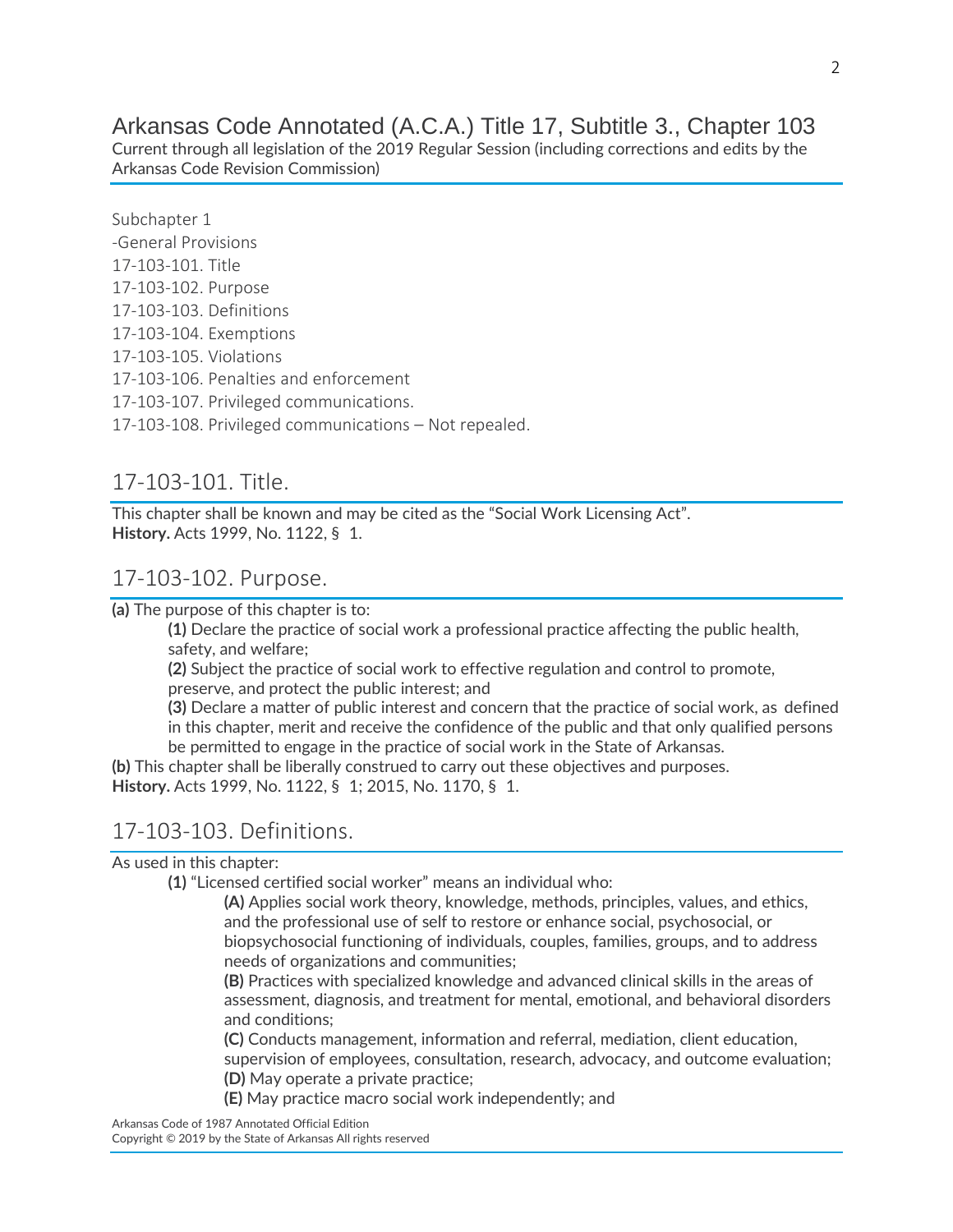**(F)** May engage in the activities included in the practice of a licensed master social worker;

**(2)** "Licensed master social worker" means an individual who:

**(A)** Applies specialized knowledge and advanced practice skills in the areas of assessment, diagnosis, treatment planning, implementation and evaluation, case management, information and referral, mediation, client education, counseling, advocacy, supervision of nonclinical, baccalaureate-level social workers and nonlicensed master's level employees, nonclinical consultation, research, community organization and development, administration of social work policies, programs and activities, and outcome evaluation;

**(B)** Practices social work under supervision within a recognized, organized setting such as a social, medical, or governmental agency; and

**(C) (i)** May engage only in supervised practice as set forth in rules established by the Arkansas Social Work Licensing Board.

**(ii)** A licensed master social worker shall not practice privately or independently; **(3)** "Licensed social worker" means an individual who:

**(A)** Conducts a basic generalist practice that includes assessment, case management, information and referral for counseling, advocacy, nonclinical counseling, supervision and counseling, client education, research, community organization, and the development, implementation, and administration of policies, programs, and activities;

**(B)** Is not qualified to diagnose and treat mental illness nor to provide psychotherapy services;

**(C)** Practices only in organized settings such as a social, medical, or governmental agency; and

**(D) (i)** Engages only in supervised practice as set forth in the rules established by the board.

**(ii)** A licensed social worker shall not practice privately or independently; and **(4)** "Practice of social work" means a professional service which effects change in social conditions, human behavior, and emotional responses of individuals, couples, families, groups, and organizations. "Social work practice" can only be performed with specialized knowledge and skills related to human development, the potential for human growth, the availability of social resources, and the knowledge of social systems. The disciplined application of social work knowledge and skills includes, but is not restricted to, the following:

**(A)** Counseling with individuals, couples, families, and groups for purposes of assessment and enhancement of the problem-solving and coping capacities of people; and

**(B)** The application of social work knowledge and skills in social planning, administration, and research.

**History.** Acts 1999, No. 1122, § 1; 2015, No. 1170, § 1.

# 17-103-104. Exemptions.

**(a)** This chapter does not prevent members of the clergy, Christian Science practitioners, and licensed professionals such as physicians, nurses, psychologists, counselors, and attorneys from doing work within the standards and ethics of their respective professions, if they do not hold themselves out to the public by any title or description of services as being social workers as defined under this chapter.

**(b) (1)** This chapter does not limit or prohibit the employment by a licensed hospital in this state of persons who perform services commonly within the definition of social work or of practices performed by social workers if the services are performed within the course and

Arkansas Code of 1987 Annotated Official Edition Copyright © 2019 by the State of Arkansas All rights reserved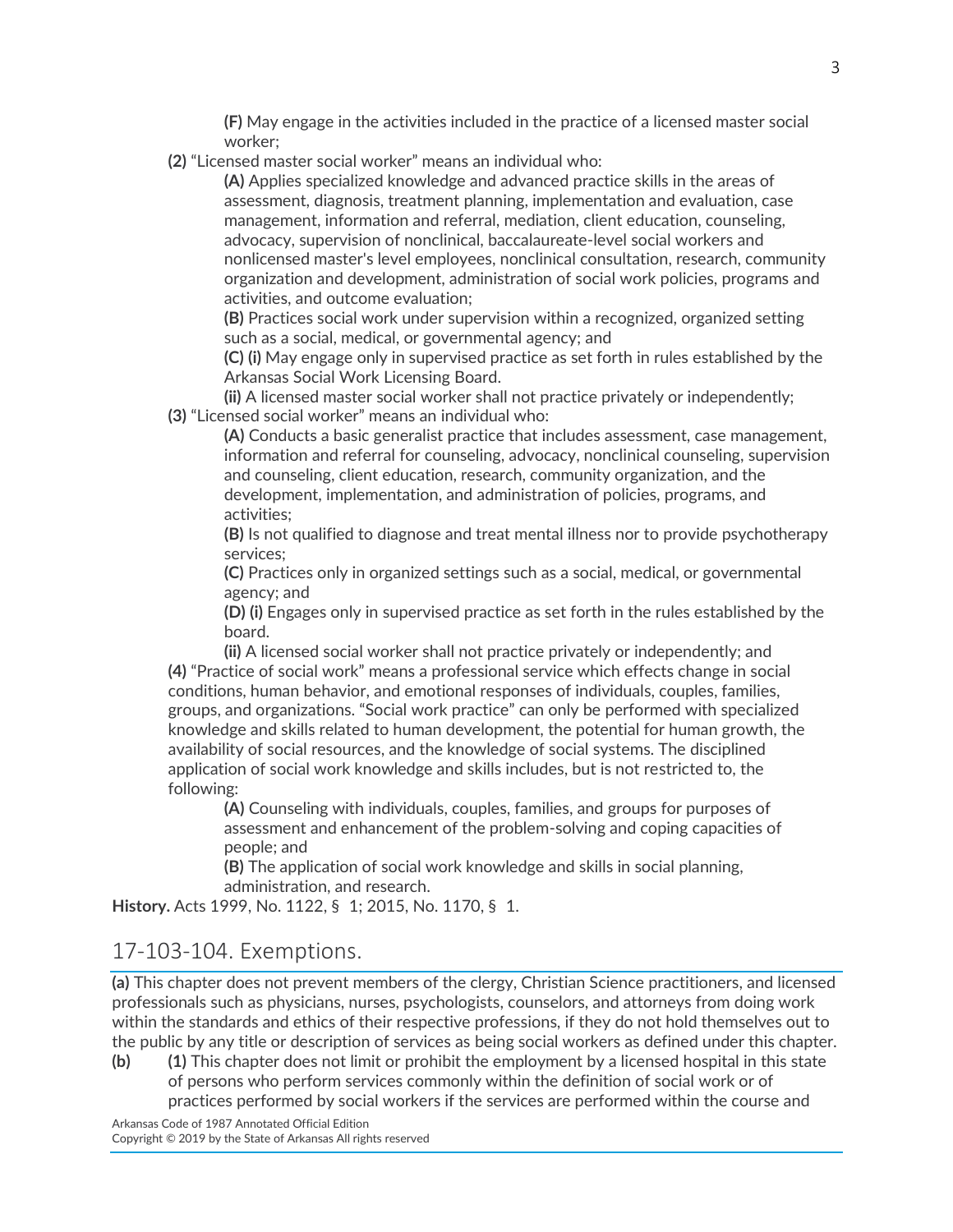scope of their employment as employees of the hospital and only if the person does not represent himself or herself to the public as a social worker.

**(2)** This chapter does not require a regular employee of a licensed hospital in this state to be licensed as a licensed social worker, a licensed master social worker, or a licensed certified social worker as a condition of employment by or performance of services as a social worker while employed in a licensed hospital in this state.

**(c)** This chapter does not limit the activities and services of a graduate or undergraduate student who is currently enrolled in a social work program that is accredited by the Council on Social Work Education if he or she does not represent himself or herself as a social worker.

- **(d) (1)** This chapter does not require a person to be licensed as a licensed social worker who is engaged in the practice of a specialty area of social work while an employee of an agency or department of the state in any of the following job classifications, but only if the person is engaged in that practice as an employee of the agency or department and only if the person does not represent himself or herself to the public as a social worker:
	- **(A)** A family service worker;
	- **(B)** A social service worker; or
	- **(C)** An adult protective services worker.

**(2)** It is the intent of the General Assembly to restrict licensure to those individuals who are represented to be social workers. It is not the intent of the General Assembly to license persons such as state employees in the job classifications of social service workers and family service workers.

**History.** Acts 1999, No. 1122, § 1; 2009, No. 297, § 1; 2011, No. 859, § 13; 2015, No. 1170, § 1; 2019, No. 623, § 1.

#### 17-103-105. Violations.

The following acts constitute violations of this chapter:

**(1)** Representing oneself to be a social worker or engaging in the practice of social work unless licensed as a licensed social worker, a licensed master social worker, or a licensed certified social worker under this chapter;

**(2)** Entering the private independent practice of clinical social work without being certified by the Arkansas Social Work Licensing Board;

**(3)** Obtaining or attempting to obtain a license or renewal of a license by bribery or fraudulent representation; and

**(4)** Knowingly making a false statement on any form promulgated by the board in accordance with this chapter or the rules under this chapter.

**History.** Acts 1999, No. 1122, § 1; 2015, No. 1170, § 1.

#### 17-103-106. Penalties and enforcement.

**(a)** Violations of this chapter shall constitute Class A misdemeanors.

**(b) (1) (A)** When the Arkansas Social Work Licensing Board is made aware of a possible violation of § 17-103-105, a registered letter with a return receipt requested shall be mailed to the individual in question, calling to his or her attention the pertinent aspects of the law and the rules of the board.

**(B)** If the individual continues the alleged illegal practice, the information shall be forwarded to the appropriate law enforcement authorities for legal action.

**(2)** The board shall assist the prosecuting attorney in the enforcement of this chapter.

**(3)** Any member of the board may present evidence of a violation to the appropriate prosecuting attorney.

**History.** Acts 1999, No. 1122, § 1; 2003, No. 1274, § 1; 2019, No. 315, § 1668.

Arkansas Code of 1987 Annotated Official Edition Copyright © 2019 by the State of Arkansas All rights reserved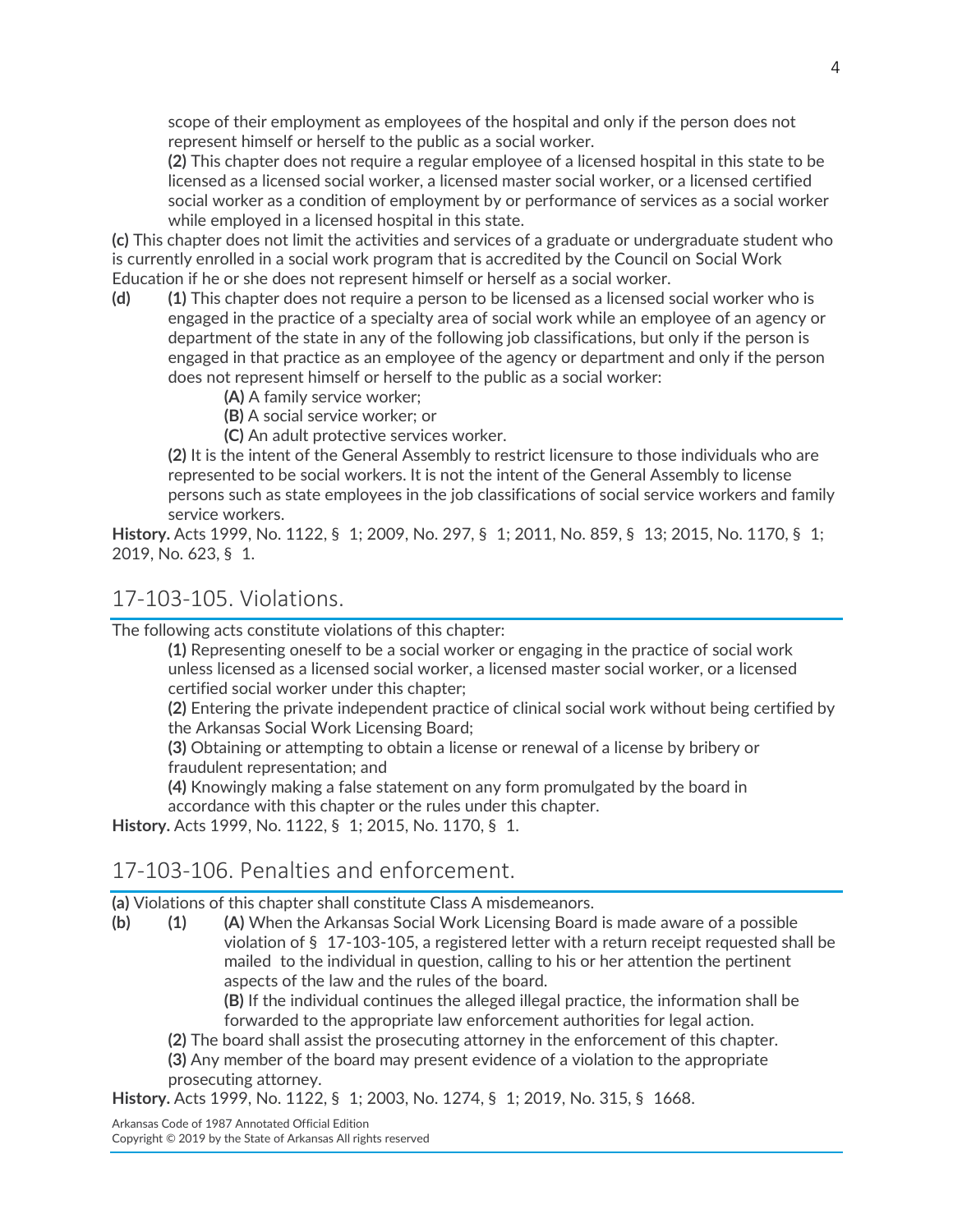# 17-103-107. Privileged communications.

- **(a) (1)** A licensed certified social worker, licensed master social worker, or licensed social worker or his or her secretary, stenographer, or clerk shall not disclose any information acquired from a person consulting him or her in his or her professional capacity except with the written consent of:
	- **(A)** The person; or
	- **(B)** In the case of death or disability of the person:
		- **(i)** The person's own legal guardian;

**(ii)** Another person authorized to sue on behalf of the person; or **(iii)** The beneficiary of an insurance policy on the person's life, health, or physical condition.

**(2)** A licensed certified social worker, licensed master social worker, or licensed social worker is not required to treat as confidential a communication that reveals the intended commission of a crime or a harmful act.

**(3)** If the person is a minor under the laws of this state and the information acquired by the licensed certified social worker, licensed master social worker, or licensed social worker indicates that the minor was the victim or subject of a crime, the licensed certified social worker, licensed master social worker, or the licensed social worker may be required to testify fully in any examination, trial, or other proceedings in which the commission of such a crime is the subject of inquiry.

**(4)** The licensed certified social worker, licensed master social worker, or the licensed social worker may disclose a person's acquired information:

**(A)** If the person waives the privilege by bringing charges against the licensed certified social worker, licensed master social worker, or the licensed social worker; or

**(B) (i)** In the course of formally reporting to, conferring with, or consulting with administrative superiors, colleagues, or consultants who share professional responsibility.

**(ii)** Under any circumstance specified in this subdivision (a)(4)(B), a recipient of the disclosed information is bound under this section to regard the information as privileged.

**(b)** This section does not prohibit a licensed social worker, a licensed master social worker, or a licensed certified social worker from voluntarily testifying in court hearings concerning matters of adoption, child abuse, child neglect, or other matters pertaining to children, the elderly, and handicapped and mentally disabled adults, except as prohibited under applicable state and federal laws.

**History.** Acts 1999, No. 1122, § 1; 2015, No. 1170, § 2.

# 17-103-108. Privileged communications — Not repealed.

Notwithstanding the provisions of this section or any other law, the privileged communications provisions codified at § 17-103-107 are not repealed. **History.** Acts 1999, No. 1122, § 1.

A.C.A. Title 17, Subtitle. 3., Chapter 103, Subchapter 2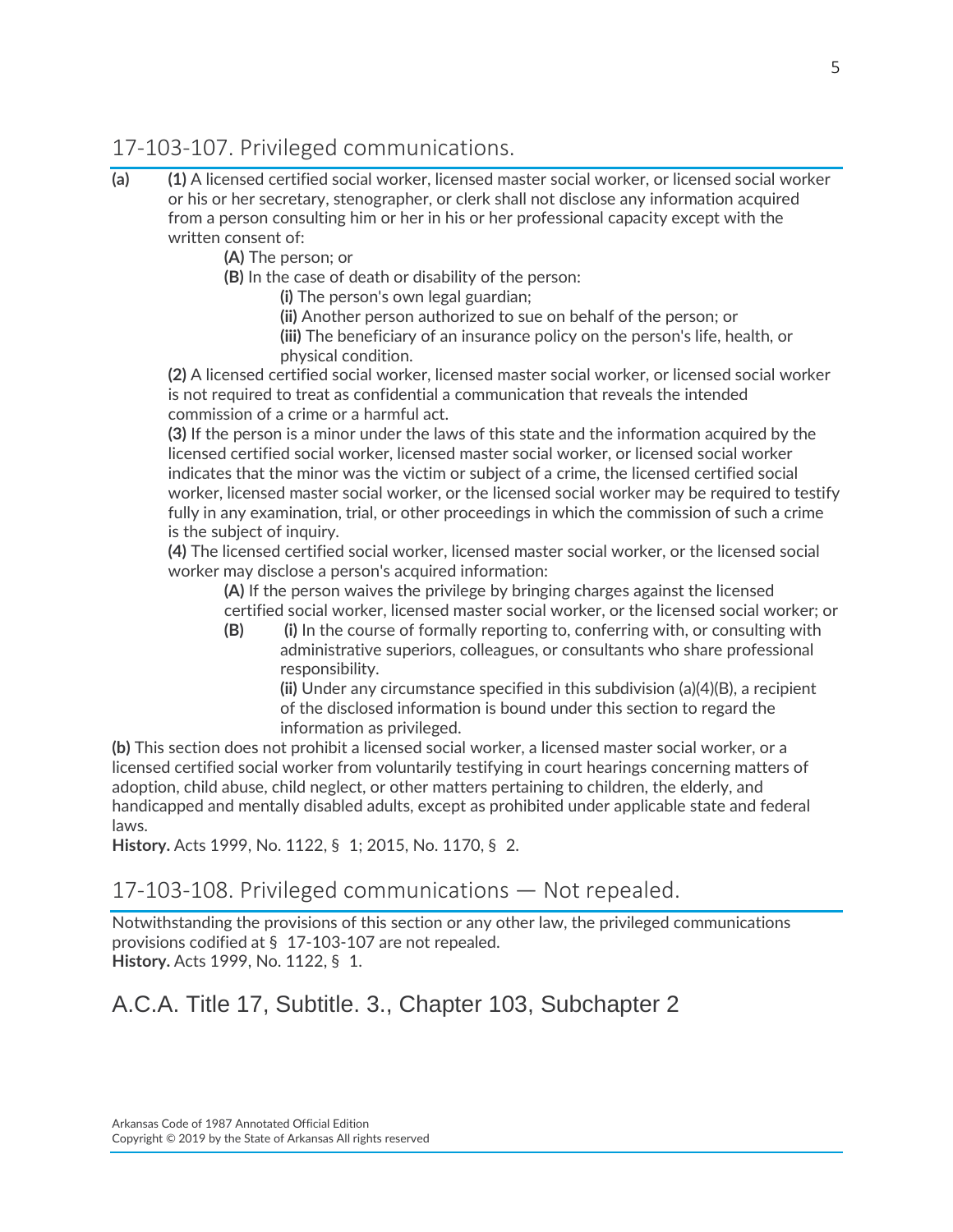Subchapter 2

-Arkansas Social Work Licensing Board

17-103-201. Creation – Members.

17-103-202. Organization and functions.

17-103-203. Powers and duties.

17-103-204. Disposition of funds.

17-103-205. Fees.

# 17-103-201. Creation — Members.

**(a)** There is created the Arkansas Social Work Licensing Board.

**(b)** All members of the Arkansas Social Work Licensing Board shall be appointed by the Governor with the consent of the Senate for terms of three (3) years and shall be residents of the state and citizens of the United States.

**(c)** The Arkansas Social Work Licensing Board shall have nine (9) members, with no fewer than two (2) African-American members, and shall be composed of the following:

- **(1) (A)** Three (3) members who are licensed certified social workers, two (2) members who are licensed master social workers, and one (1) member who is a licensed social worker.
	- **(B) (i)** The professional members shall be appointed from the list of social workers licensed by this chapter and shall have five (5) years of full-time social work practice experience before appointment to the Arkansas Social Work Licensing Board.

**(ii)** The experience required under subdivision (c)(1)(B)(i) of this section may consist of direct social work practice, teaching, or administration in social work;

**(2) (A)** One (1) member who is a psychiatrist certified by the American Board of Psychiatry and Neurology, Inc.

**(B)** The member appointed under subdivision (c)(2)(A) of this section shall be in good standing with the American Board of Psychiatry and Neurology, Inc.;

- **(3)** One (1) member who is a representative of the public at large; and
- **(4) (A)** One (1) member who is sixty (60) years of age or older, not actively engaged in or retired from professional social work and shall represent the elderly. **(B)** The member appointed under subdivision (c)(4)(A) of this section shall be appointed from the state at large and shall be a full voting member.

**(C)** The same member may not represent both the public at large and the elderly.

**(d) (1)** A member of the Arkansas Social Work Licensing Board may be removed from office by the Governor for cause.

**(2)** In case of death, resignation, or removal, the vacancy of the unexpired term shall be filled by the Governor in the same manner as other appointments.

- **(3)** A member shall not serve more than two (2) consecutive terms.
- **(e) (1)** A member of the Arkansas Social Work Licensing Board may receive expense reimbursement in accordance with [§ 25-16-902.](https://advance.lexis.com/document/documentslider/?pdmfid=1000516&crid=62675a52-3321-43e3-b99d-47360ca09204&pdistocdocslideraccess=true&config=&pddocfullpath=%2Fshared%2Fdocument%2Fstatutes-legislation%2Furn%3AcontentItem%3A4WVF-T230-R03N-M405-00008-00&pdcomponentid=234171&pdtocnodeidentifier=AARAADAAZAADAAC&ecomp=1s39k&prid=fba34b56-500c-4cb4-93b9-f4ce8a6d28cf) **(2)** All reimbursements for expenses authorized by this chapter shall be paid from the Social Work Licensing Fund.

**(3)** Money shall not be paid from the General Revenue Fund Account for the administration of this chapter.

**(f)** In addition to the expense reimbursement under subsection (e) of this section, each member of the Arkansas Social Work Licensing Board may receive a stipend in accordance with [§ 25-16-904.](https://advance.lexis.com/document/documentslider/?pdmfid=1000516&crid=62675a52-3321-43e3-b99d-47360ca09204&pdistocdocslideraccess=true&config=&pddocfullpath=%2Fshared%2Fdocument%2Fstatutes-legislation%2Furn%3AcontentItem%3A4WVF-T230-R03N-M405-00008-00&pdcomponentid=234171&pdtocnodeidentifier=AARAADAAZAADAAC&ecomp=1s39k&prid=fba34b56-500c-4cb4-93b9-f4ce8a6d28cf) **History.** Acts 1999, No. 1122, § 1; 2009, No. 261, § 4; 2015, No. 1170, § 3.

Arkansas Code of 1987 Annotated Official Edition Copyright © 2019 by the State of Arkansas All rights reserved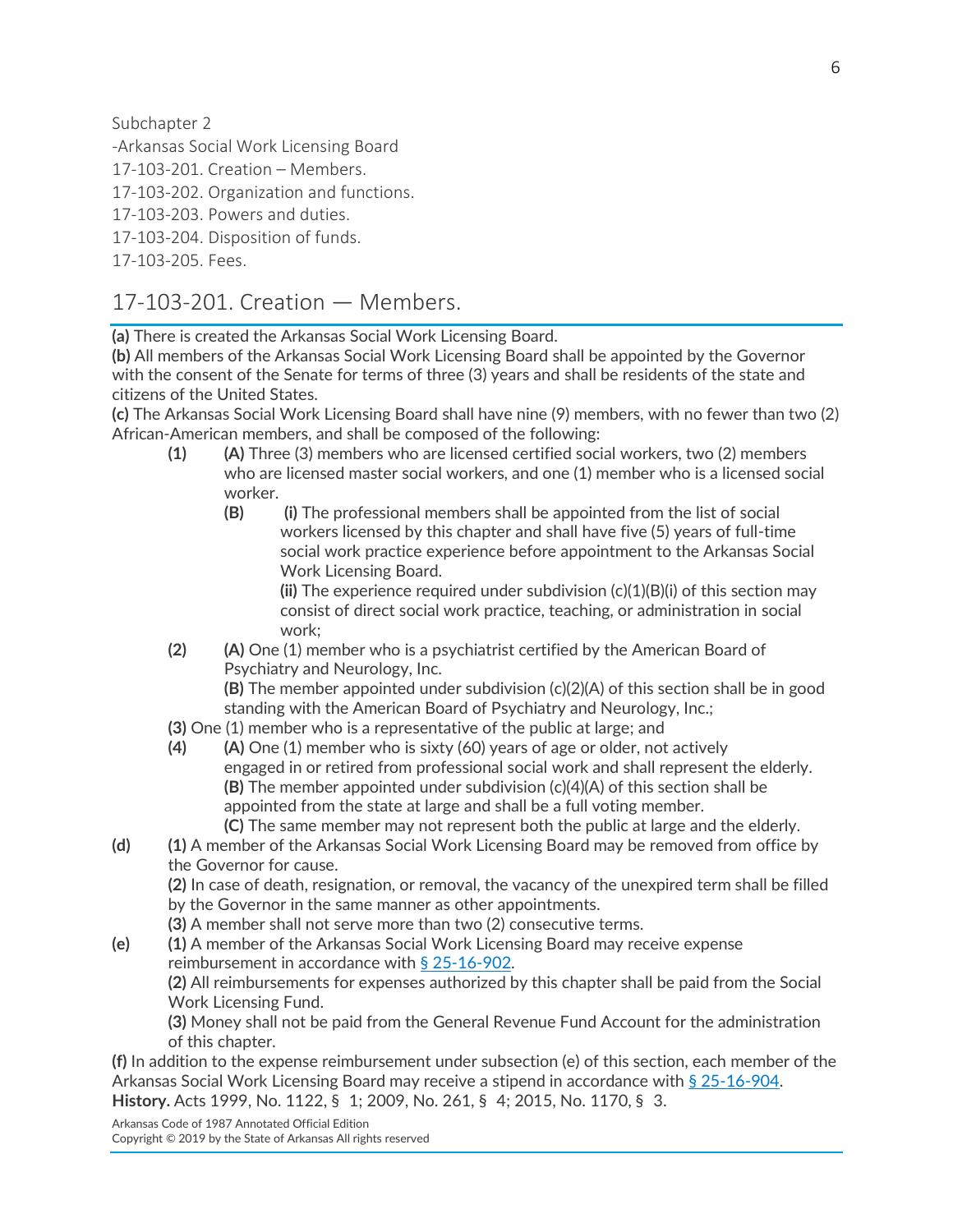# 17-103-202. Organization and functions.

**(a) (1)** At least two (2) regular meetings of the Arkansas Social Work Licensing Board shall be held each calendar year.

**(2)** At the first regular meeting each year, the board shall elect a chair, a vice chair, and a secretary.

**(3)** Other regular meetings may be held at such time as the rules of the board may provide. **(b)** Special called meetings may be held at the discretion of the Chair of the Arkansas Social Work Licensing Board or at the written request of any three (3) members of the board.

**(c)** Reasonable notice of all meetings shall be given in the manner prescribed by the laws of this state. **(d)** A quorum of the board shall consist of four (4) members.

**(e)** The board may employ a Director of the Arkansas Social Work Licensing Board, in consultation with the Secretary of the Department of Health, for the performance of its functions and fix the compensation of the director within the limits of funds available to the board.

**(f)** The board shall adopt a seal that shall be affixed to all certificates issued by the board. **History.** Acts 1999, No. 1122, § 1; 2015, No. 1170, § 3; 2019, No. 910, § 4909.

#### 17-103-203. Powers and duties.

**(a)** The Arkansas Social Work Licensing Board has all the powers and duties granted under this chapter.

**(b)** In addition to the duties set forth elsewhere in this chapter, the board shall:

**(1)** Establish the criteria and process for licensure through endorsement;

**(2)** Make available under the Freedom of Information Act of 1967, [§ 25-19-101](https://advance.lexis.com/document/documentslider/?pdmfid=1000516&crid=61aaf6cd-71de-45b8-98ee-4e54b31ff246&pdistocdocslideraccess=true&config=&pddocfullpath=%2Fshared%2Fdocument%2Fstatutes-legislation%2Furn%3AcontentItem%3A5VW1-74D0-R03J-V4NB-00008-00&pdcomponentid=234171&pdtocnodeidentifier=AARAADAAZAADAAE&ecomp=1s39k&prid=cc801f5c-cbea-41f5-95eb-a4647a583b72) et seq., the following information:

**(A)** A list of the names and addresses of all persons licensed under this chapter;

**(B)** A list of the names and addresses of all persons who hold a certification of registration under this chapter;

**(C)** A list of names of social workers who have been found in violation of this chapter or any rules promulgated under this chapter; and

**(D)** The findings of fact, conclusions of law, and order regarding a social worker who has been found in violation of this chapter or any rules promulgated under this chapter;

**(3)** Establish mechanisms for appeal and decisions regarding applications and granting of licenses, with such mechanisms to include provisions for judicial review in accordance with the Arkansas Administrative Procedure Act, [§ 25-15-201](https://advance.lexis.com/document/documentslider/?pdmfid=1000516&crid=61aaf6cd-71de-45b8-98ee-4e54b31ff246&pdistocdocslideraccess=true&config=&pddocfullpath=%2Fshared%2Fdocument%2Fstatutes-legislation%2Furn%3AcontentItem%3A5VW1-74D0-R03J-V4NB-00008-00&pdcomponentid=234171&pdtocnodeidentifier=AARAADAAZAADAAE&ecomp=1s39k&prid=cc801f5c-cbea-41f5-95eb-a4647a583b72) et seq.;

**(4)** Make rules consistent with law as may be necessary to regulate its proceedings;

**(5)** Compile an annual report;

**(6)** Establish rules defining unprofessional conduct and set forth and publish a code of ethics and standards for practice;

**(7)** Establish fees and publish financial records;

**(8)** Establish continuing education requirements and notify the applicants for licensing of the requirement; and

**(9)** At the time of license renewal, require each applicant to present satisfactory evidence that, in the period since the license was issued, he or she has completed the continuing education requirements specified by the board.

**History.** Acts 1999, No. 1122, § 1; 2015, No. 1170, § 3; 2019, No. 623, § 2.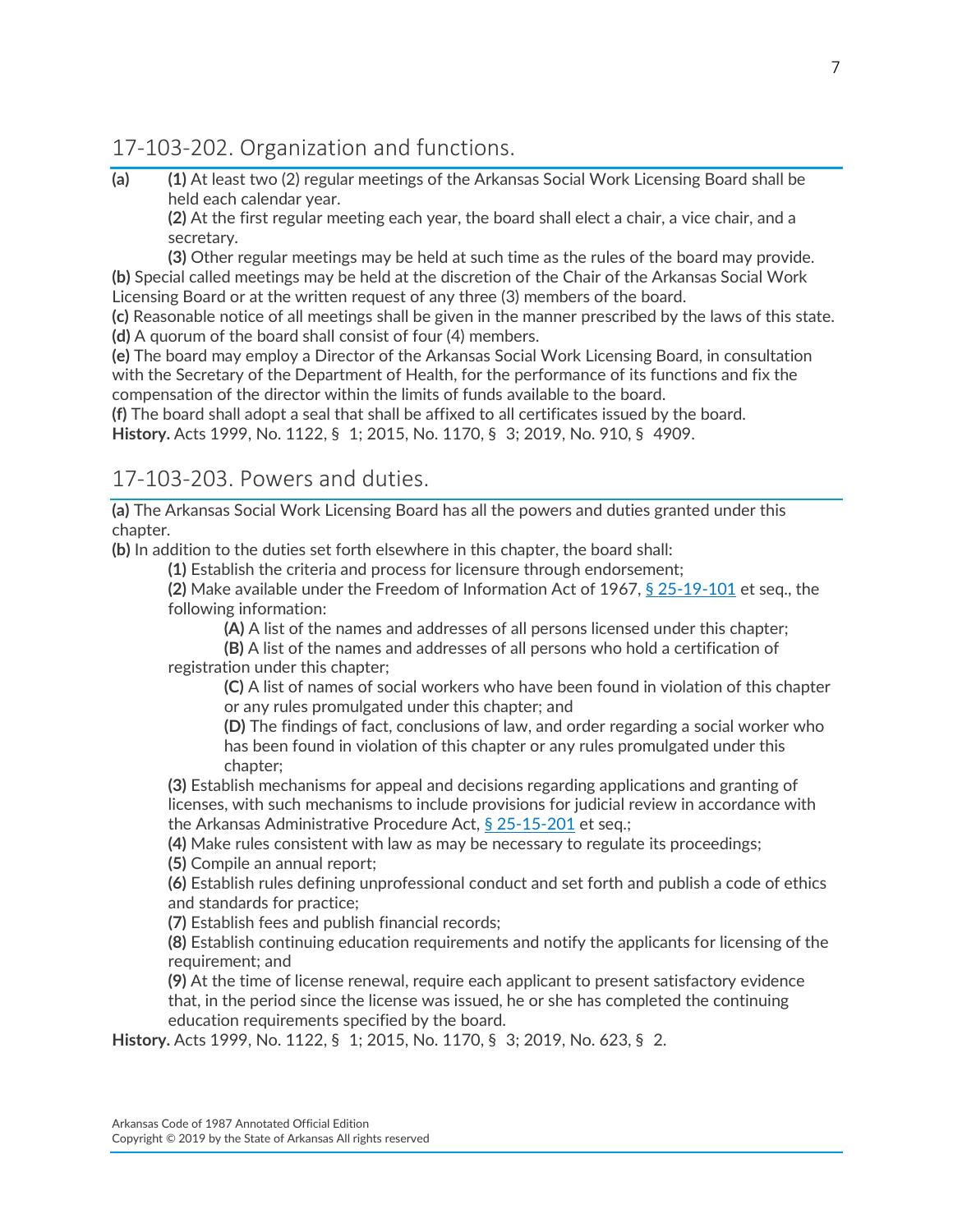17-103-204. Disposition of funds.

**(a)** The Director of the Arkansas Social Work Licensing Board or his or her designee shall receive and account for all money derived under the provisions of this chapter and shall pay the money to the Treasurer of State, who shall keep the money in a separate fund to be known as the "Social Work Licensing Fund".

**(b)** Money may be paid out of the fund only by warrant drawn by the Chief Fiscal Officer of the State on the State Treasury.

**(c)** There shall be audits of the fund as required by law.

**(d)** The director shall be bonded to handle the finances of the Arkansas Social Work Licensing Board in compliance with state rules.

**(e)** The board may make expenditures from the fund for any purpose that is reasonable and necessary to carry out the provisions of this chapter.

**History.** Acts 1999, No. 1122, § 1; 2015, No. 1170, § 3; 2019, No. 910, §§ 4910, 4911.

#### 17-103-205. Fees.

The Arkansas Social Work Licensing Board shall establish, charge, and collect for:

**(1)** The filing of an application for a license under this chapter, a nonrefundable fee of not more than one hundred fifty dollars (\$150);

**(2)** A nonrefundable renewal of a license issued in accordance with this chapter, a fee of not more than one hundred fifty dollars (\$150);

**(3)** Replacement of a license, a nonrefundable fee of not more than forty dollars (\$40.00);

**(4)** Endorsement of an Arkansas social work license, a nonrefundable fee of not more than forty dollars (\$40.00);

**(5)** Renewal of a license after the expiration date, a nonrefundable late fee of not more than one hundred fifty dollars (\$150);

**(6)** A criminal background check processing fee, the fee amount to be determined by the Department of Arkansas State Police;

**(7)** The filing of an application for a certificate of registration under this chapter, a nonrefundable fee of not more than fifty dollars (\$50.00); and

**(8)** Renewal of a certificate of registration issued under this chapter, a nonrefundable fee of not **History.** Acts 1999, No. 1122, § 1; 2001, No. 1481, § 1; 2013, No. 409, § 1; 2015, No. 1170, § 3.

A.C.A. Title 17, Subtitle. 3., Chapter 103, Subchapter 3

-Licensing

17-103-301. License required.

17-103-302. Endorsement.

17-103-303. [Repealed].

17-103-304. Expiration and renewal.

17-103-305. Renewal, revocation, suspension – Disciplinary proceedings.

17-103-306. Qualifications - Issuance

17-103-307. Criminal Background checks.

17-103-308. Licensure certificate

17-103-309. Practice by electronic, telephonic or other means.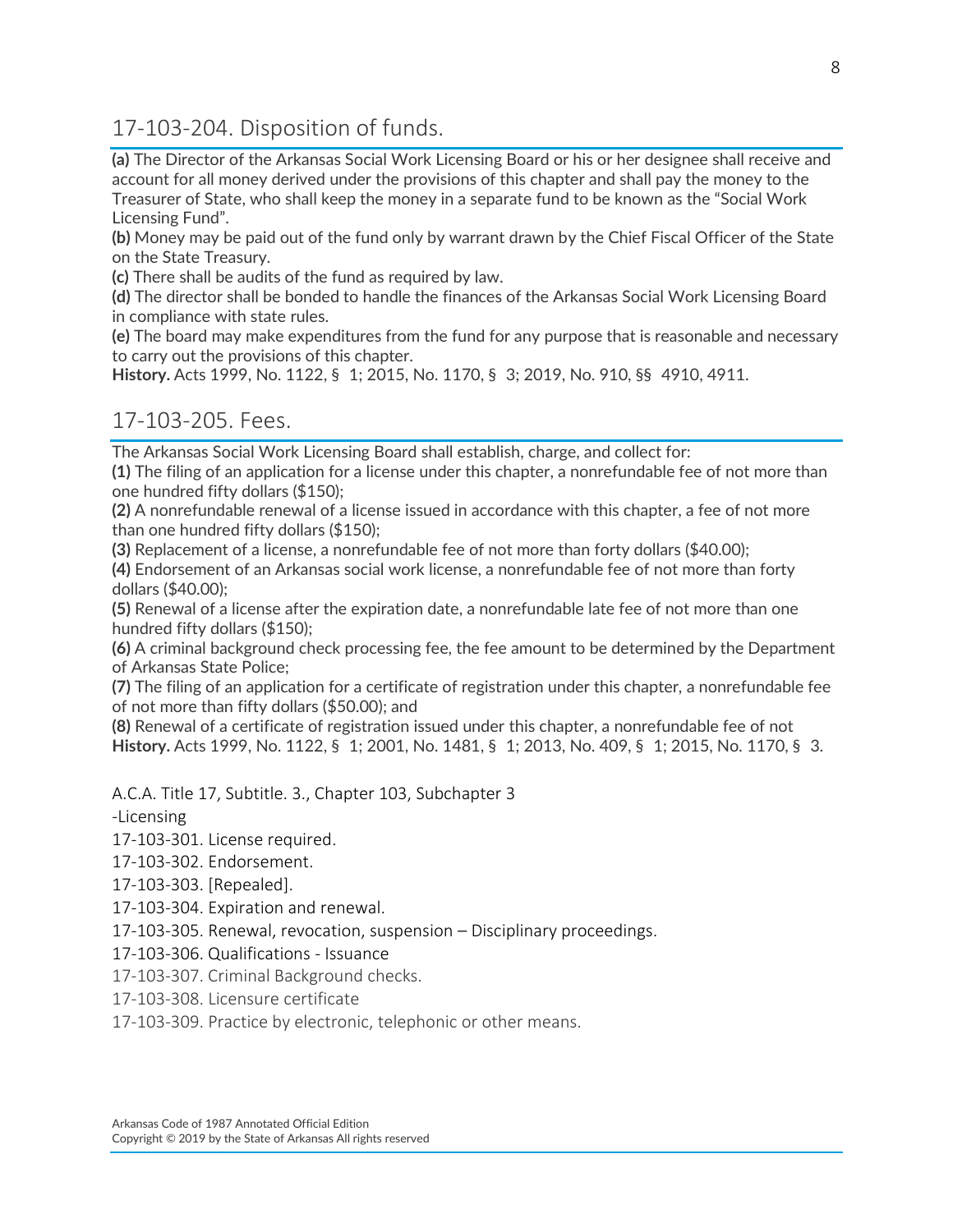17-103-301. License required.

**(a)** A person shall not practice or offer to practice social work under this chapter unless the person is licensed, a student under this chapter, or otherwise entitled to practice under subsections (b) and (c) of this section.

**(b)** A person shall not engage in the private independent practice of social work unless that person is licensed under this chapter as a licensed certified social worker.

**(c)** A person shall not engage in social work consultation unless that person is licensed under this chapter as a licensed certified social worker.

**History.** Acts 1999, No. 1122, § 1; 2015, No. 1170, § 4.

#### 17-103-302. Endorsement.

The Arkansas Social Work Licensing Board may grant a license without examination to a person meeting all of the other requirements of this chapter and who at the time of application is licensed as a social worker by a similar board of another state, territory, district, or Canadian province whose standards, in the opinion of the Arkansas Social Work Licensing Board, are substantially equivalent to those required by this chapter.

**History.** Acts 1999, No. 1122, § 1; 2015, No. 1170, § 4; 2019, No. 623, § 3.

# 17-103-303. [Repealed.]

# 17-103-304. Expiration and renewal.

**(a)** A license is effective at the time of issuance by the Arkansas Social Work Licensing Board. **(b)** The license of a licensed social worker, licensed master social worker, and licensed certified social worker is valid for two (2) years after the date of issuance.

**(c) (1)** A license may be renewed by the payment of a renewal fee as set by the board.

**(2)** A notice of license renewal shall be sent to a licensee at the most recent address as it appears in the records of the board approximately two (2) months before the expiration date of the license.

**(3)** Before the expiration date of the license, the licensee shall:

- **(A)** Submit a renewal application and fee online; or
	- **(B)** Mail the renewal application and fee to the office of the board.

**(4)** Upon receipt of an application and fee, the board shall verify the accuracy of the application and, if approved, issue to the applicant a notice of license renewal valid for the next two (2) years.

**(d) (1)** If a licensee fails to renew his or her license before the expiration date, the license shall lapse the last day of the month of the calendar year that is exactly two (2) years from the calendar year and month in which the license was issued.

**(2)** A license that has lapsed for a period of less than three (3) months may be renewed by submission of:

**(A)** A completed renewal application;

- **(B)** A fee that is two (2) times the amount of the renewal fee specified; and
- **(C)** An attestation that the licensee has not practiced social work since the day that his or her license lapsed, and the licensee will not practice social work until his or her license is approved for renewal by the board.
- **(3)** If a license has lapsed for three (3) months or longer, the applicant for the license shall be considered a new applicant subject to appropriate provisions of this chapter.
- **(4)** A license that has expired over three (3) months is not renewable.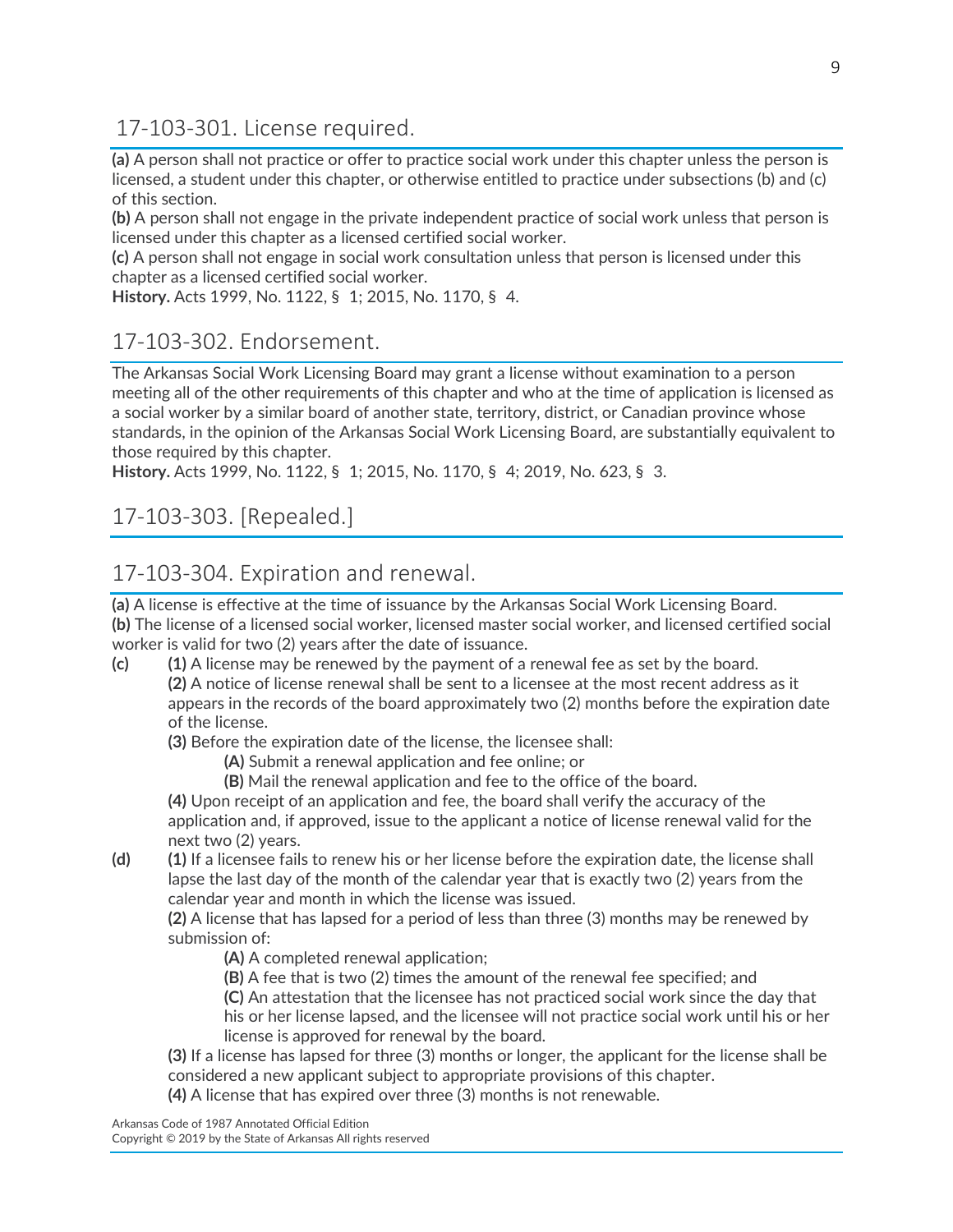**(e)** At the time of license renewal, an applicant shall present satisfactory evidence that in the period since the license was issued, he or she has completed the continuing education requirements as required by the board.

**History.** Acts 1999, No. 1122, § 1; 2015, No. 1170, § 6.

# 17-103-305. Renewal, revocation, suspension — Disciplinary proceedings.

**(a)** The Arkansas Social Work Licensing Board may refuse to issue or renew a license or may revoke or suspend a license issued under this chapter or may impose other appropriate restrictions or additional impositions, including without limitation supervision, probation, counseling, reporting, drug screening, and additional continuing education for any of the following causes or reasons:

**(1)** Violation of a provision of this chapter;

**(2)** Gross negligence in the practice of social work;

**(3)** Engaging in a course of unprofessional conduct as defined by the rules established by the board or violation of the code of ethics made and published by the board; or

**(4)** Failing to meet one (1) of the qualifications for issuance of a license under [§ 17-103-307.](https://advance.lexis.com/document/documentslider/?pdmfid=1000516&crid=ef5b9657-24b3-40ed-85bc-b4f06e175ae2&pdistocdocslideraccess=true&config=&pddocfullpath=%2Fshared%2Fdocument%2Fstatutes-legislation%2Furn%3AcontentItem%3A5W3M-NR70-R03K-V018-00008-00&pdcomponentid=234171&pdtocnodeidentifier=AARAADAAZAAEAAF&ecomp=1s39k&prid=a8b4d54e-a53e-4cf2-ad84-31979e48ca5f) **(b)** The board shall refuse to issue or shall revoke the license of a person who has been found guilty of a felony listed under [§ 17-2-102](https://advance.lexis.com/document/documentslider/?pdmfid=1000516&crid=ef5b9657-24b3-40ed-85bc-b4f06e175ae2&pdistocdocslideraccess=true&config=&pddocfullpath=%2Fshared%2Fdocument%2Fstatutes-legislation%2Furn%3AcontentItem%3A5W3M-NR70-R03K-V018-00008-00&pdcomponentid=234171&pdtocnodeidentifier=AARAADAAZAAEAAF&ecomp=1s39k&prid=a8b4d54e-a53e-4cf2-ad84-31979e48ca5f) or criminal offense involving violence, dishonesty, fraud, deceit, breach of client trust, or abuse of the vulnerable unless the person requests and the board grants a waiver under [§ 17-2-102\(b\).](https://advance.lexis.com/document/documentslider/?pdmfid=1000516&crid=ef5b9657-24b3-40ed-85bc-b4f06e175ae2&pdistocdocslideraccess=true&config=&pddocfullpath=%2Fshared%2Fdocument%2Fstatutes-legislation%2Furn%3AcontentItem%3A5W3M-NR70-R03K-V018-00008-00&pdcomponentid=234171&pdtocnodeidentifier=AARAADAAZAAEAAF&ecomp=1s39k&prid=a8b4d54e-a53e-4cf2-ad84-31979e48ca5f)

**(c) (1)** The board shall conduct hearings.

**(2)** Decisions shall be determined by a majority vote of the board. All proceedings shall be conducted in accordance with the Arkansas Administrative Procedures Act, § 25-15-201 rt seq. **History.** Acts 1999, No. 1122, § 1; 2015, No. 1170, § 6; 2019, No. 990, § 123.

#### 17-103-306. Qualifications — Issuance.

**(a) (1)** The Arkansas Social Work Licensing Board shall issue a Licensed Social Worker license to an applicant who qualifies as follows:

> **(A)** Has a baccalaureate degree in a social work program from a program accredited by the Council on Social Work Education or the Canadian Association for Social Work Education, or has received before June 17, 1986, a baccalaureate degree in a social work program from an accredited educational institution;

**(B)** Has passed an examination approved by the board for this purpose and level of practice;

**(C)** Has applied for a criminal background check and meets the qualifications for issuance of a license under [§ 17-103-307;](https://advance.lexis.com/document/documentslider/?pdmfid=1000516&crid=49333c04-c5c2-48c4-b902-8185fc3ac19f&pdistocdocslideraccess=true&config=&pddocfullpath=%2Fshared%2Fdocument%2Fstatutes-legislation%2Furn%3AcontentItem%3A5W3M-P5N0-R03K-40HN-00008-00&pdcomponentid=234171&pdtocnodeidentifier=AARAADAAZAAEAAG&ecomp=1s39k&prid=ef5b9657-24b3-40ed-85bc-b4f06e175ae2)

**(D)** [Repealed.]

**(E)** Is physically and mentally competent to provide social work services with reasonable skill and safety;

**(F)** Is not affected by a mental or physical disease or condition that would impair the applicant's competency to provide social work services;

**(G)** Has not pleaded guilty or nolo contendere to or been found guilty of a felony listed under [§ 17-2-102](https://advance.lexis.com/document/documentslider/?pdmfid=1000516&crid=49333c04-c5c2-48c4-b902-8185fc3ac19f&pdistocdocslideraccess=true&config=&pddocfullpath=%2Fshared%2Fdocument%2Fstatutes-legislation%2Furn%3AcontentItem%3A5W3M-P5N0-R03K-40HN-00008-00&pdcomponentid=234171&pdtocnodeidentifier=AARAADAAZAAEAAG&ecomp=1s39k&prid=ef5b9657-24b3-40ed-85bc-b4f06e175ae2) or criminal offense involving violence, dishonesty, fraud, deceit, breach of client trust, or abuse of the vulnerable;

**(H)** Does not use drugs or alcohol to an extent that the use affects the applicant's professional competency; and

**(I)** Has not engaged in fraud or deceit in making the application.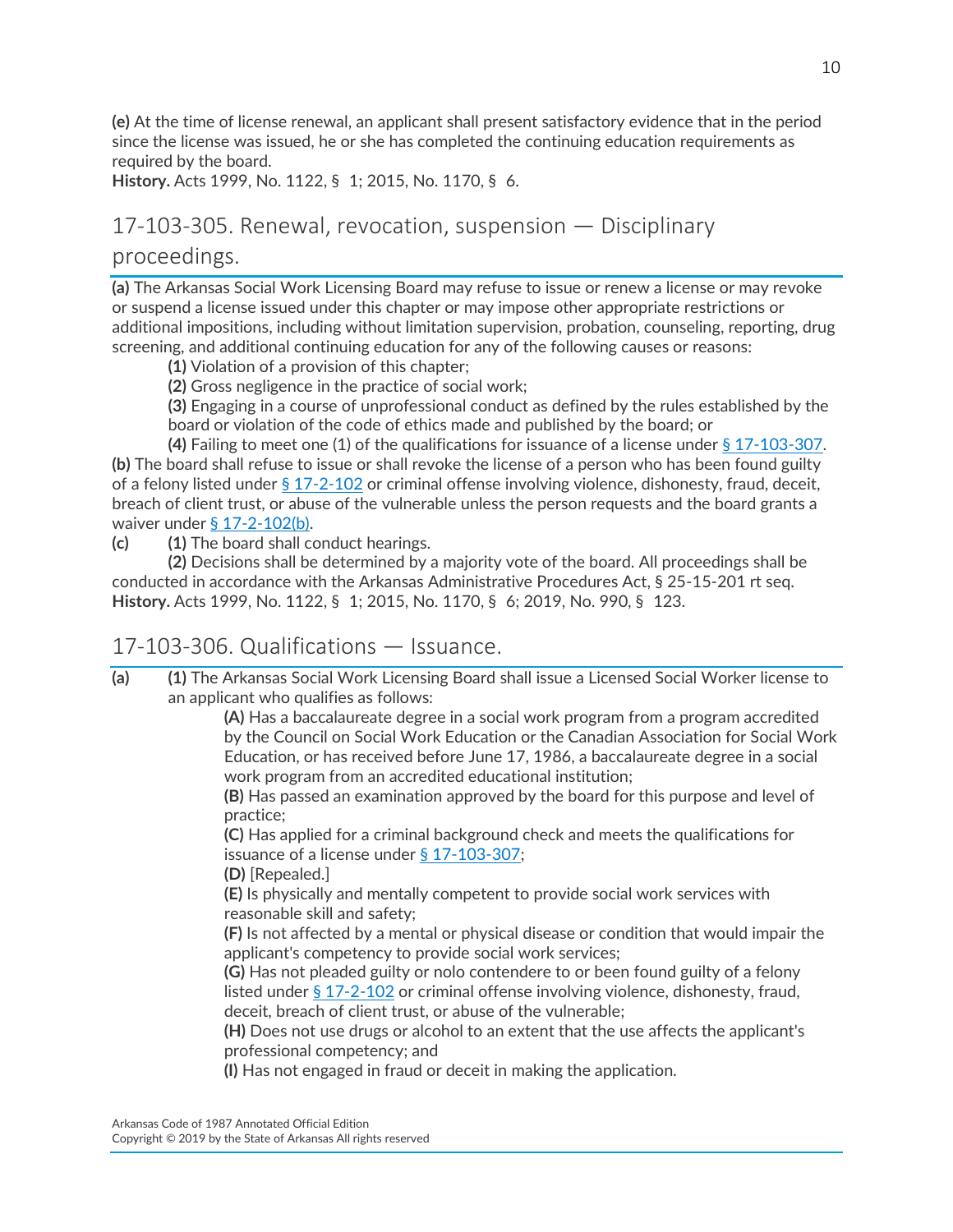- **(2) (A)** The board shall issue a Provisional Licensed Social Worker license one (1) time only to an applicant who qualifies under this subsection. **(B)** A Provisional Licensed Social Worker license is good for one (1) year and up to three (3) attempts to pass the examination approved by the board for this purpose
- and level of practice. **(b) (1)** The board shall issue a Licensed Master Social Worker license to an applicant who

qualifies as follows: **(A)** Has a master's degree in social work from a program accredited by the Council on Social Work Education or the Canadian Association for Social Work Education, or has received before June 17, 1986, a master's degree in a social work program from an accredited educational institution;

**(B)** Has passed an examination approved by the board for this purpose and level of practice;

**(C)** Has applied for a criminal background check and meets the qualifications for issuance of a license under [§ 17-103-307;](https://advance.lexis.com/document/documentslider/?pdmfid=1000516&crid=49333c04-c5c2-48c4-b902-8185fc3ac19f&pdistocdocslideraccess=true&config=&pddocfullpath=%2Fshared%2Fdocument%2Fstatutes-legislation%2Furn%3AcontentItem%3A5W3M-P5N0-R03K-40HN-00008-00&pdcomponentid=234171&pdtocnodeidentifier=AARAADAAZAAEAAG&ecomp=1s39k&prid=ef5b9657-24b3-40ed-85bc-b4f06e175ae2)

**(D)** Has good moral character;

**(E)** Is physically and mentally competent to provide social work services with reasonable skill and safety;

**(F)** Is not afflicted by a mental or physical disease or condition that would impair the applicant's competency to provide social work services;

**(G)** Has not pleaded guilty or nolo contendere to or been found guilty of a felony listed under [§ 17-2-102](https://advance.lexis.com/document/documentslider/?pdmfid=1000516&crid=49333c04-c5c2-48c4-b902-8185fc3ac19f&pdistocdocslideraccess=true&config=&pddocfullpath=%2Fshared%2Fdocument%2Fstatutes-legislation%2Furn%3AcontentItem%3A5W3M-P5N0-R03K-40HN-00008-00&pdcomponentid=234171&pdtocnodeidentifier=AARAADAAZAAEAAG&ecomp=1s39k&prid=ef5b9657-24b3-40ed-85bc-b4f06e175ae2) or criminal offense involving violence, dishonesty, fraud, deceit, breach of client trust, or abuse of the vulnerable;

**(H)** Does not use drugs or alcohol to an extent that the use affects the applicant's professional competency; and

**(I)** Has not engaged in fraud or deceit in making the application.

**(2) (A)** The board shall issue a Provisional Licensed Master Social Worker license one (1) time only to an applicant who qualifies under this subsection.

**(B)** A Provisional Licensed Master Social Worker license is good for one (1) year and up to three (3) attempts to pass the examination approved by the board for this purpose and level of practice.

**(c) (1)** The board shall issue a license as a Licensed Certified Social Worker to an applicant who qualifies as follows:

**(A)** Has a master's degree in social work from a program accredited by the Council on Social Work Education or the Canadian Association for Social Work Education, or has received before June 17, 1986, a master's degree in a social work program from an accredited educational institution;

**(B) (i)** Has at least twenty-four (24) months of supervised social work experience under a licensed certified social worker.

**(ii)** The supervised social work experience required under subdivision  $(c)(1)(B)(i)$  of this section shall include at least four thousand  $(4,000)$  hours in a social work position under the supervision of a licensed certified social worker or a social worker whom the board determines to have qualifications equivalent to those required of a licensed certified social worker;

**(C)** Has passed an examination approved by the board for this purpose and level of practice;

**(D)** Has applied for a criminal background check and meets the qualifications for issuance of a license under [§ 17-103-307;](https://advance.lexis.com/document/documentslider/?pdmfid=1000516&crid=49333c04-c5c2-48c4-b902-8185fc3ac19f&pdistocdocslideraccess=true&config=&pddocfullpath=%2Fshared%2Fdocument%2Fstatutes-legislation%2Furn%3AcontentItem%3A5W3M-P5N0-R03K-40HN-00008-00&pdcomponentid=234171&pdtocnodeidentifier=AARAADAAZAAEAAG&ecomp=1s39k&prid=ef5b9657-24b3-40ed-85bc-b4f06e175ae2)

**(E)** Has good moral character;

**(F)** Is physically and mentally competent to provide social work services with reasonable skill and safety;

Arkansas Code of 1987 Annotated Official Edition

Copyright © 2019 by the State of Arkansas All rights reserved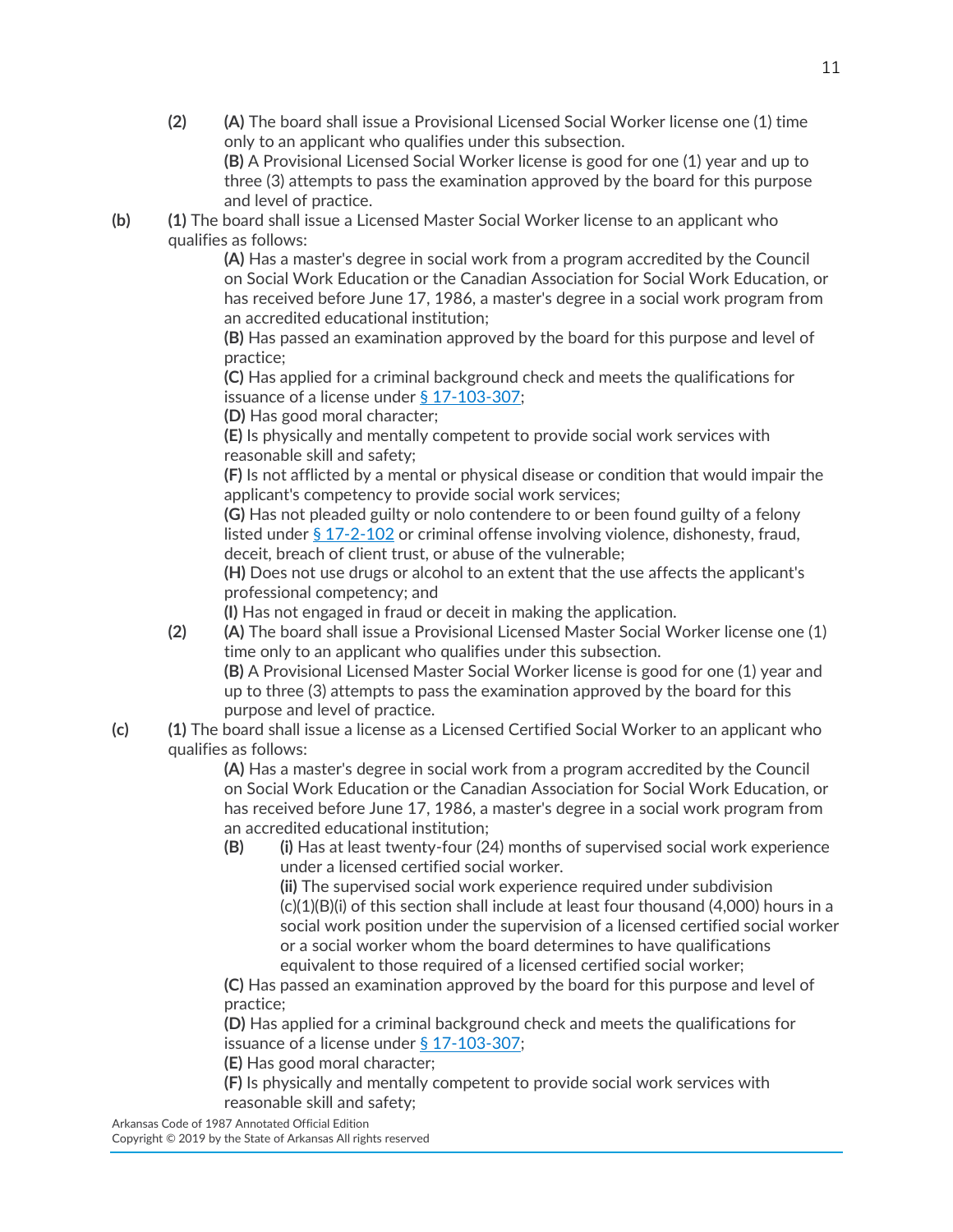**(G)** Is not affected by a mental or physical disease or condition that would impair the applicant's competency to provide social work services;

**(H)** Has not pleaded guilty or nolo contendere to or been found guilty of a felony listed under [§ 17-2-102](https://advance.lexis.com/document/documentslider/?pdmfid=1000516&crid=49333c04-c5c2-48c4-b902-8185fc3ac19f&pdistocdocslideraccess=true&config=&pddocfullpath=%2Fshared%2Fdocument%2Fstatutes-legislation%2Furn%3AcontentItem%3A5W3M-P5N0-R03K-40HN-00008-00&pdcomponentid=234171&pdtocnodeidentifier=AARAADAAZAAEAAG&ecomp=1s39k&prid=ef5b9657-24b3-40ed-85bc-b4f06e175ae2) or criminal offense involving violence, dishonesty, fraud, deceit, breach of client trust, or abuse of the vulnerable;

**(I)** Does not use drugs or alcohol to an extent that the use affects the applicant's professional competency; and

**(J)** Has not engaged in fraud or deceit in making the application.

**(2) (A)** The board shall issue a Provisional Licensed Master Social Worker license one (1) time only to an applicant who qualifies under this subsection.

**(B)** A Provisional Licensed Master Social Worker license is good for one (1) year and up to three (3) attempts to pass the examination approved by the board for this purpose and level of practice.

**(C)** A Provisional Licensed Certified Social Worker license is not available.

**History.** Acts 1999, No. 1122, § 1; 2015, No. 1170, § 6; 2019, No. 990, §§ 124127.

# 17-103-307. Criminal background checks.

**(a)** Each applicant for a license issued by the Arkansas Social Work Licensing Board is required to apply for a state and national criminal background check, to be conducted by the Division of Arkansas State Police and the Federal Bureau of Investigation.

**(b)** The criminal background check shall conform to the applicable federal standards and shall include the taking of fingerprints.

**(c)** The applicant shall sign a release of information to the board and shall be responsible for the payment of any fee associated with the criminal background check.

**(d)** Upon completion of the criminal background check, the Identification Bureau of the Division of Arkansas State Police shall forward to the board all releasable information obtained concerning the applicant.

**(e)** For purposes of this section, the board shall follow the licensing restrictions based on criminal records under [§ 17-2-102.](https://advance.lexis.com/document/documentslider/?pdmfid=1000516&crid=7785d91c-0b46-4780-b0bc-50849db8861e&pdistocdocslideraccess=true&config=&pddocfullpath=%2Fshared%2Fdocument%2Fstatutes-legislation%2Furn%3AcontentItem%3A5W3M-PS10-R03K-K0HS-00008-00&pdcomponentid=234171&pdtocnodeidentifier=AARAADAAZAAEAAH&ecomp=1s39k&prid=49333c04-c5c2-48c4-b902-8185fc3ac19f)

**(f) (1)** Information received by the board from the Identification Bureau of the Division of Arkansas State Police under this section shall not be available for examination except by the affected applicant for licensure or his or her authorized representative or the person whose license is subject to revocation or his or her authorized representative.

**(2)** No record, file, or document shall be removed from the custody of the division.

**(g)** Information made available to the affected applicant for licensure or the person whose license is subject to revocation shall be information pertaining to that person only.

**(h)** Rights of privilege and confidentiality established in this section do not extend to any document created for purposes other than the criminal background check.

**(i)** The board shall adopt the necessary rules to fully implement the provisions of this section. **History.** Acts 1999, No. 1122, § 1; 2003, No. 1087, § 17; 2003, No. 1384, § 1; 2005, No. 1923, § 4; 2011, No. 570, § 123; 2015, No. 1170, § 6; 2017, No. 367, §§ 21, 22; 2017, No. 664, §§ 15, 16; 2019, No. 990, § 128.

# 17-103-308. Licensure certificate.

**(a)** Under this chapter, a licensee involved in independent private practice with the public shall:

**(1)** Display his or her license; and

**(2)** Immediately notify clients if his or her license expires without renewal or is suspended or revoked.